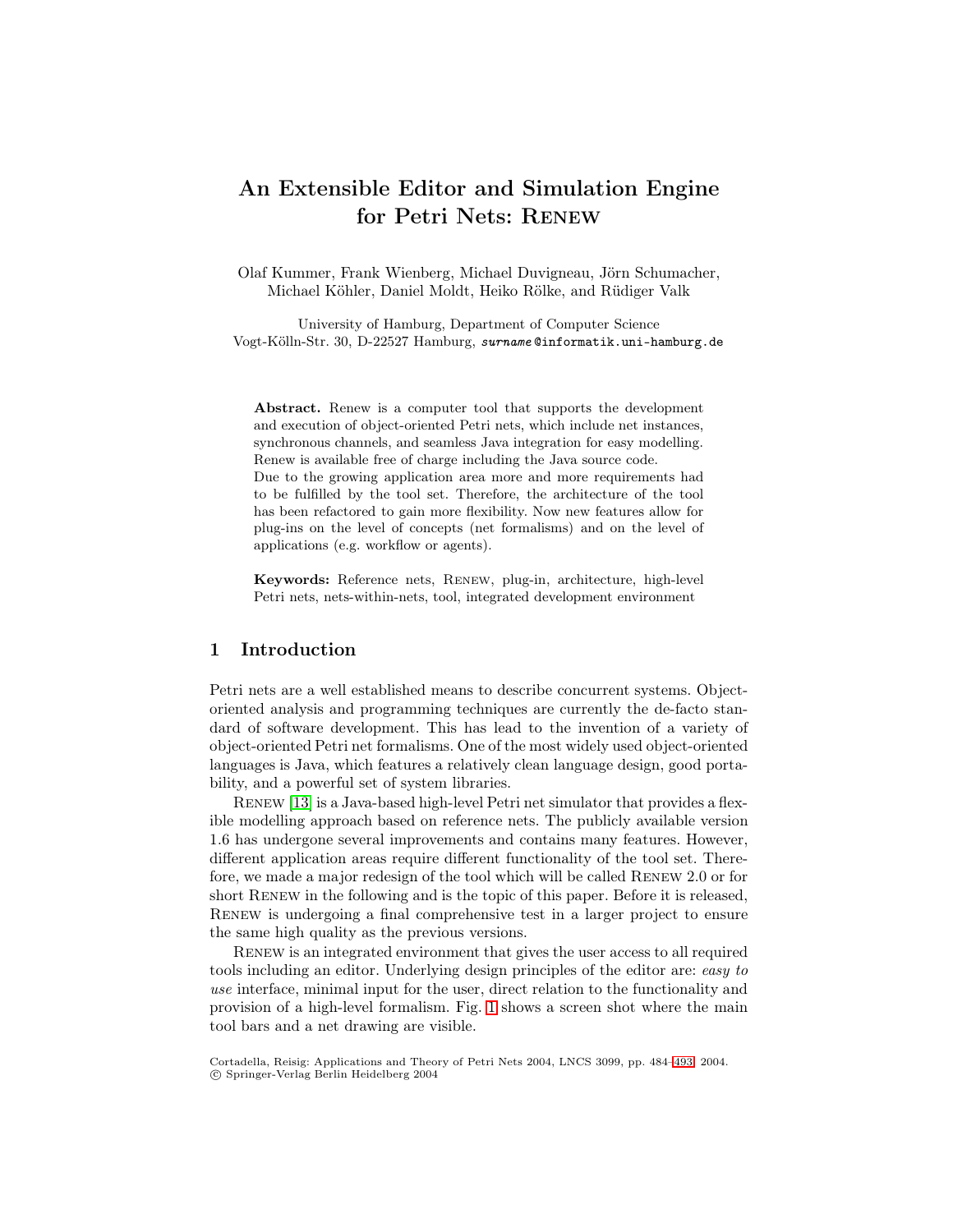

<span id="page-1-0"></span>Fig. 1. A screen shot of the Renew application

The buttons in the visible tool bars mostly deal with the graphical creation of net diagrams. They help the user to create and layout new nets and to illustrate them with additional graphics, as well as to edit existing nets. The creation of new nets is supported by functions that allow the easy creation of new places, transitions, arcs, and textual inscriptions. With a simple mouse drag you can create a new node and an arc that connects it to an existing node.

Besides the graphical editor, the tool allows for the use of Petri nets in server-side processes without the graphically animated token game. Based on customised compilers different formalisms were supported in previous versions of Renew. Several extensions of the Petri net formalism had been integrated that included clear arcs, flexible arcs and inhibitor arcs. The expressiveness of timed Petri nets, where time stamps are attached to tokens and to input and output arcs, was provided by the tool, too.

Our goal for the new Version 2.0 is to add flexibility and extensibility as a key feature at the level of supported formalisms and at the user level to the tool. The desire for more flexibility comes from the different applications of Renew. Especially its use in the areas of workflow and agent systems required various extensions to the tool set. The major refactoring of Renew (see [\[14\]](#page-9-1)) allows such extensions to be plugged in and out of the application without overloading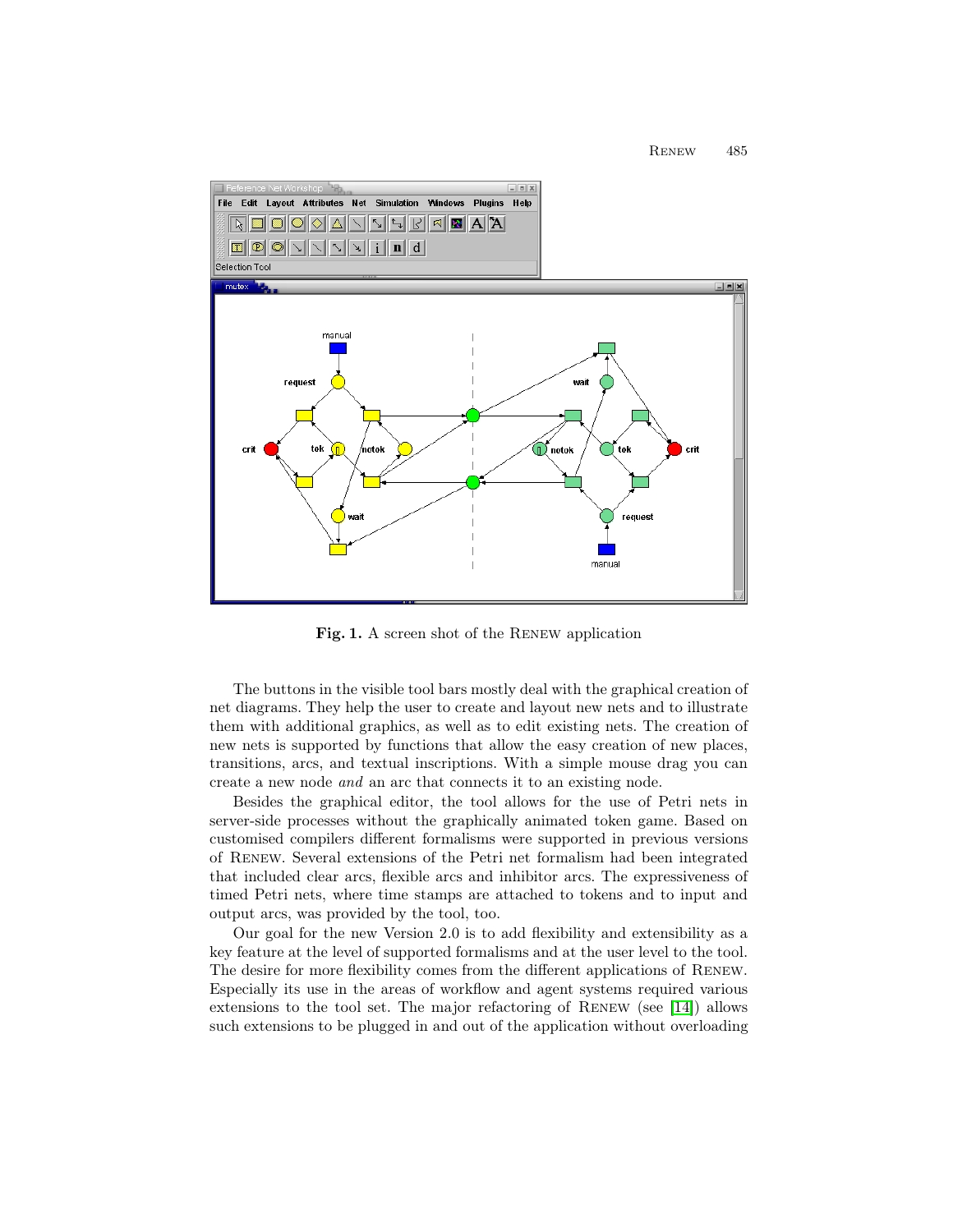the tool. Besides the flexibility itself, no new features are added to the tool for now. But the process uncovered some existing hidden features.

In the sequel we will first describe the characteristics of the main formalism, the reference nets. Then a sketch of the underlying architecture of the tool and its extensions to previous versions is given. Besides the architecture some new features are described. To show the applicability some already existing plug-ins are discussed. A summary and an outlook will round out the presentation of the tool.

# 2 Reference Nets

Reference nets (defined in [\[10\]](#page-9-2)) start out as ordinary higher-order nets, based on Petri nets whose arcs are annotated by a special inscription language. We choose Java expressions as the primary inscription language, but we add tuples to the language and make some simplifications. As usual, variables are bound to values, expressions are evaluated, and tokens are moved according to the result of arc inscriptions. Additionally, there are also transition inscriptions.

- Guards, notated as guard  $expr$ , require that the expression evaluates to true before the transition may fire.
- $\epsilon xpr = \epsilon xpr$  can be inscribed to a transition, but it does not imply assignment, but rather specification of equality. Variables must be bound to a fixed value during the firing of a transition. This means that modify assignments like x=x+1 do not make sense.
- Java expressions might be evaluated, even when it turns out that the transition is not enabled and cannot fire. This causes problems for some Java method calls, therefore the notation  $\epsilon \alpha p r$  is provided. It guarantees that  $\exp r$  will be evaluated exactly once, a feature that is needed when side effects (e.g. changes to Java objects) come into play.

When a net is constructed, it is merely a net template without any marking. But it is then possible to create a net instance from the template. In fact, an arbitrary number of net instances can be created dynamically during a simulation. Only net instances, not the templates, have got a marking that can change over time.

– A net instance is created by a transition inscription of the form  $var$ :new netname. It means that the variable var will be assigned a new net instance of the template netname . The net name must be uniquely chosen for each template that we specify.

It should be noted that RENEW supports the concepts of Nets-within-Nets (see [\[16\]](#page-9-3)) which is a major research topic of our group. In order to exchange information between different net instances, synchronous channels were implemented. They provide greater expressiveness compared to message passing. Unlike the synchronous channels from [\[2\]](#page-9-4), which are completely symmetric, we will impose a direction of invocation. The invoking side of a channel will be known as the downlink, the invoked side is called the uplink.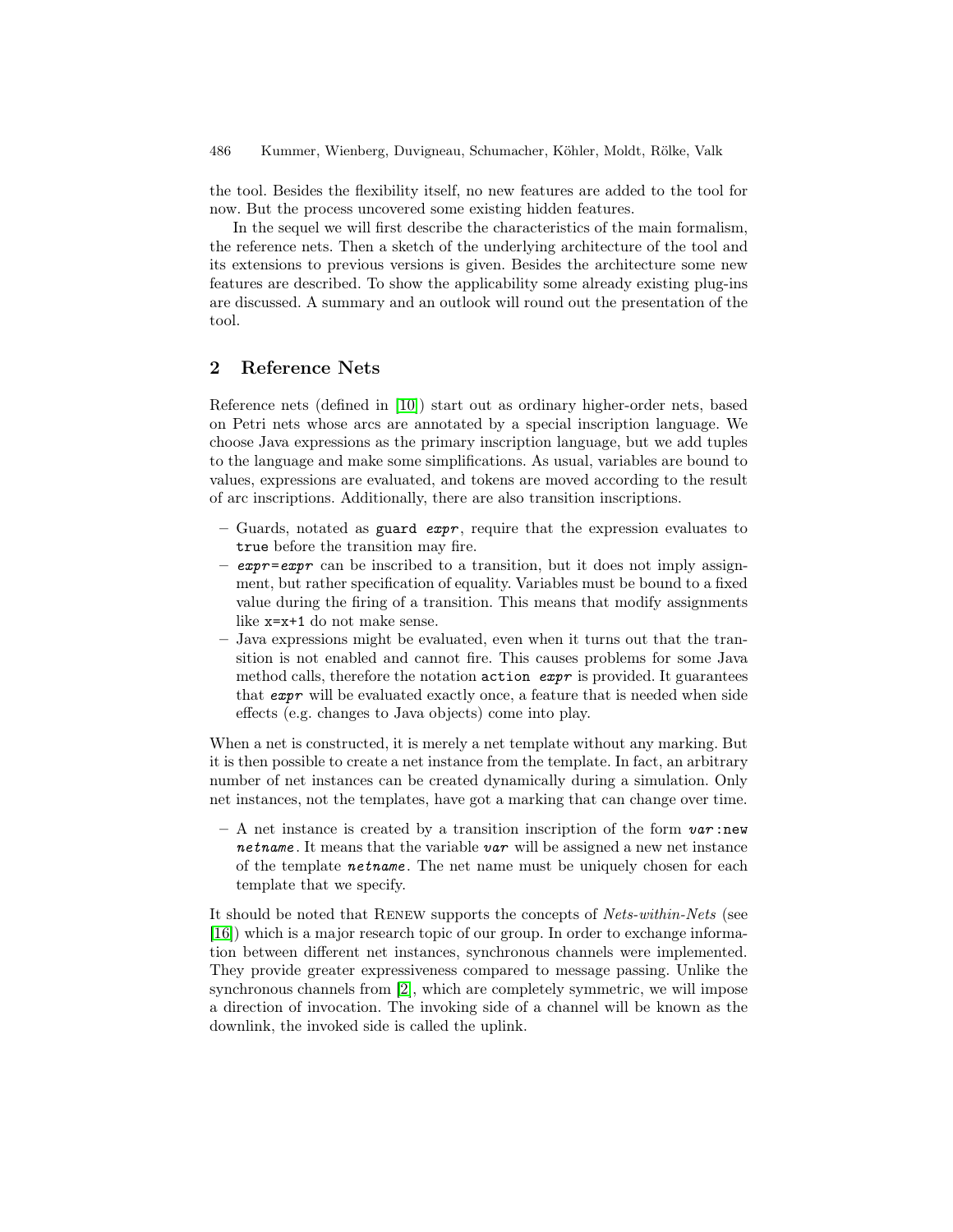- An uplink is specified as a transition inscription : *channelname* ( $exp r, \ldots$ ). It provides a name for the channel and an arbitrary number of parameter expressions.
- $-$  A downlink looks like netexpr: channelname (expr,...) where netexpr is an expression that must evaluate to a net reference. The syntactic difference reflects the semantic difference that the invoked object must be known before the synchronisation starts.

To fire a transition that has a downlink, the referenced net instance must provide an uplink with the same name and parameter count and it must be possible to bind the variables suitably so that the channel expressions evaluate to the same values on both sides. The transitions can then fire simultaneously. Note that channels are bidirectional for all parameters except the downlink's  $net\exp r$ . E.g., a net might pass a value through the first parameter of a downlink and the called net might return a result through the second parameter of the same channel. This is similar to the undirected parameters of Prolog predicates, but different from the invocations of Cooperative Nets by Sibertin-Blanc (see [\[15\]](#page-9-5)).

A transition may have an arbitrary number of downlinks, but at most one uplink. (Again, the similarity with horn clauses in Prolog does not occur by chance.) A transition without uplinks will be called a spontaneous transition, because it may fire without being invoked by another transition. A transition may have an uplink and downlinks at the same time. A transition may synchronise multiple times with the same net and even with the same transition.

## 3 Architecture and Extensibility

In the last year, the tool has undergone a large architectural refactoring. The application has been decomposed into several components, each component is seen as a "plug-in". The intention of this decomposition is an increased flexibility and extensibility of the tool so that new features can be added in an easy way. However, in the first step, the architectural changes do not add new features to the tool. But some existing features that were hidden in the system can now be accessed more easily.

All components of the application are now managed by a central plug-in system. The system allows for addition and removal of plug-ins at runtime. Many plug-ins provide extension interfaces where additional features of other plug-ins can be registered.

The basic functionality of Renew is provided by the plug-ins depicted in Fig. [2.](#page-4-0) To run a simulation of some reference nets without graphical feedback, the plug-ins Util, Core, Simulator and Formalism are needed. The configuration of the simulation can then be done by setting several properties on the command line.

The main component is the Simulator plug-in. It comprises the simulation engine and some packages providing in- and output abstractions for the simulation. Nets can be fed to the simulation engine by using the so-called shadow-API, which abstracts from the layout information and retains only the topological net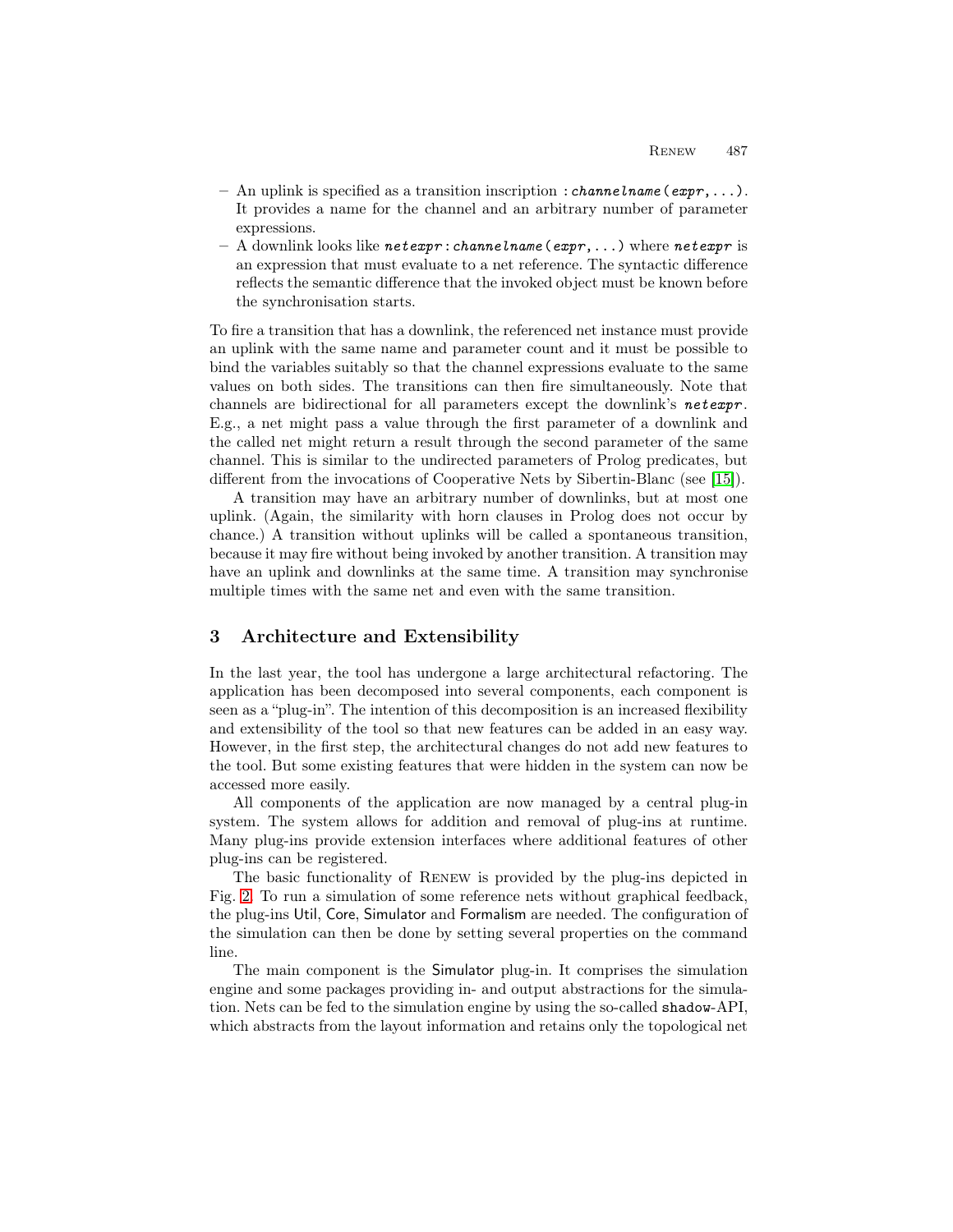

<span id="page-4-0"></span>Fig. 2. Basic plug-ins of RENEW: packages and dependencies (based on [\[14,](#page-9-1) p. 91])

structure. This provides a convenient way to create non-graphical nets algorithmically.

Other packages provide interfaces to observe and influence the state of a running simulation. Also persistent storage of the simulation state in a relational database engine like mySQL or Oracle is provided, so that the simulation can continue from the last consistent state after a power failure (see [\[7\]](#page-9-6)).

If graphical feedback is desired, the plug-ins Gui and JHotDraw can be added. This can happen while a simulation is running, the user interface will attach itself to the running simulation engine. It is also possible to quit the user interface without terminating the simulation.

The simulation engine can be enabled for remote access, so that the graphical user interfaces of independent Renew instances on other hosts can inspect and influence the simulation state. This separation of simulation engine and user interface has already been introduced in Renew 1.5, but now its use has become easier. If a simulation is started from within the user interface, a configuration dialog (see Fig. [3\)](#page-5-0) provides a convenient way to set the properties of the next simulation run.

In the design of Renew it has been clear from the very beginning that the tool must be able to handle different formalisms by just exchanging a compiler component. A compiler converts a shadow net into an internal format by parsing the textual net inscriptions. A custom compiler can reuse the existing classes of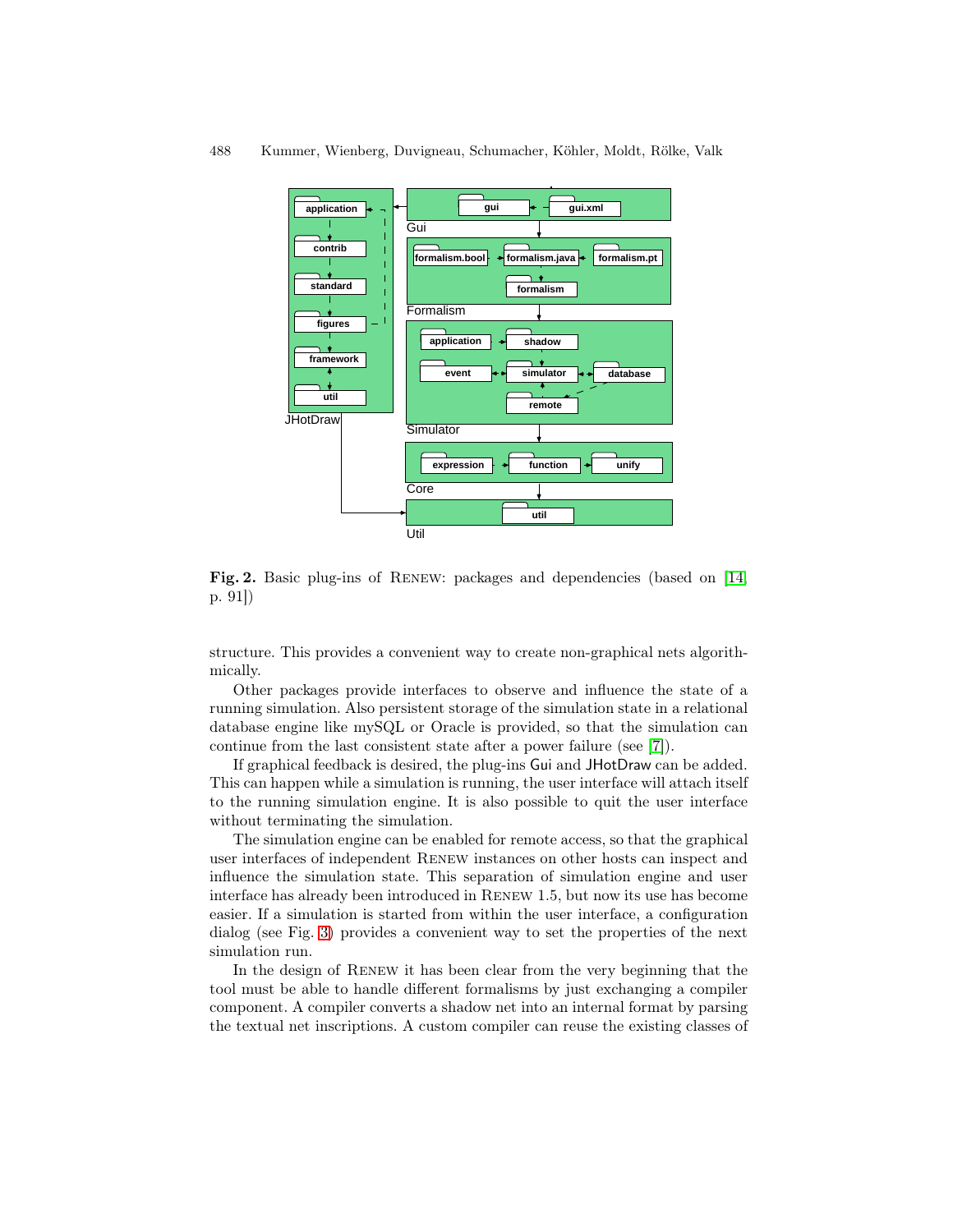#### Renew 489



Fig. 3. Simulation configuration dialog

<span id="page-5-0"></span>the Core plug-in which provides predefined building blocks for expressions, places, arcs, and so on. The compiler just needs to compose the compiled nets out of these classes. Custom classes are only needed for non-standard net components.

Some exemplary formalisms existed in previous versions of the tool, but without much help for their configuration. Now the Formalism plug-in provides a registry for known compilers. All registered compilers are presented to the user by a menu in the user interface, if the Gui plug-in is loaded (see Fig. [4\)](#page-5-1). As a formalism can be accompanied by new graphical elements to be used in net drawings, the plug-in can add tool bars or menu entries to the application's user interface. New formalisms can be easily included in the system by creating a new plug-in that comprises the compiler and related classes.

A refactoring of the simulation engine has clarified the separation of formalisms (compilers), common Petri net abstractions (like transitions and places), and the core engine, which in fact is just a generic binding search algorithm (see [\[10\]](#page-9-2)). With some changes to the user interface, we will soon have a real multiformalism tool that supports a different formalism for each net template within one simulation. This means that some parts of a system can be modelled as simple P/T-nets and some parts as coloured Petri nets.

## 4 Development support

Renew is used in our group to develop and run medium-sized applications implemented in a mixture of reference nets and Java code (e.g. roundabout 100 nets and the same number of Java classes). The mix of reference nets and Java

| $\blacktriangleright$ $\Box$ P/T Net Compiler |
|-----------------------------------------------|
| ■ Java Net Compiler                           |
| □ Timed Java Compiler                         |
| □ Bool Net Compiler                           |
| □ Workflow Compiler                           |
|                                               |

<span id="page-5-1"></span>Fig. 4. Compiler selection menu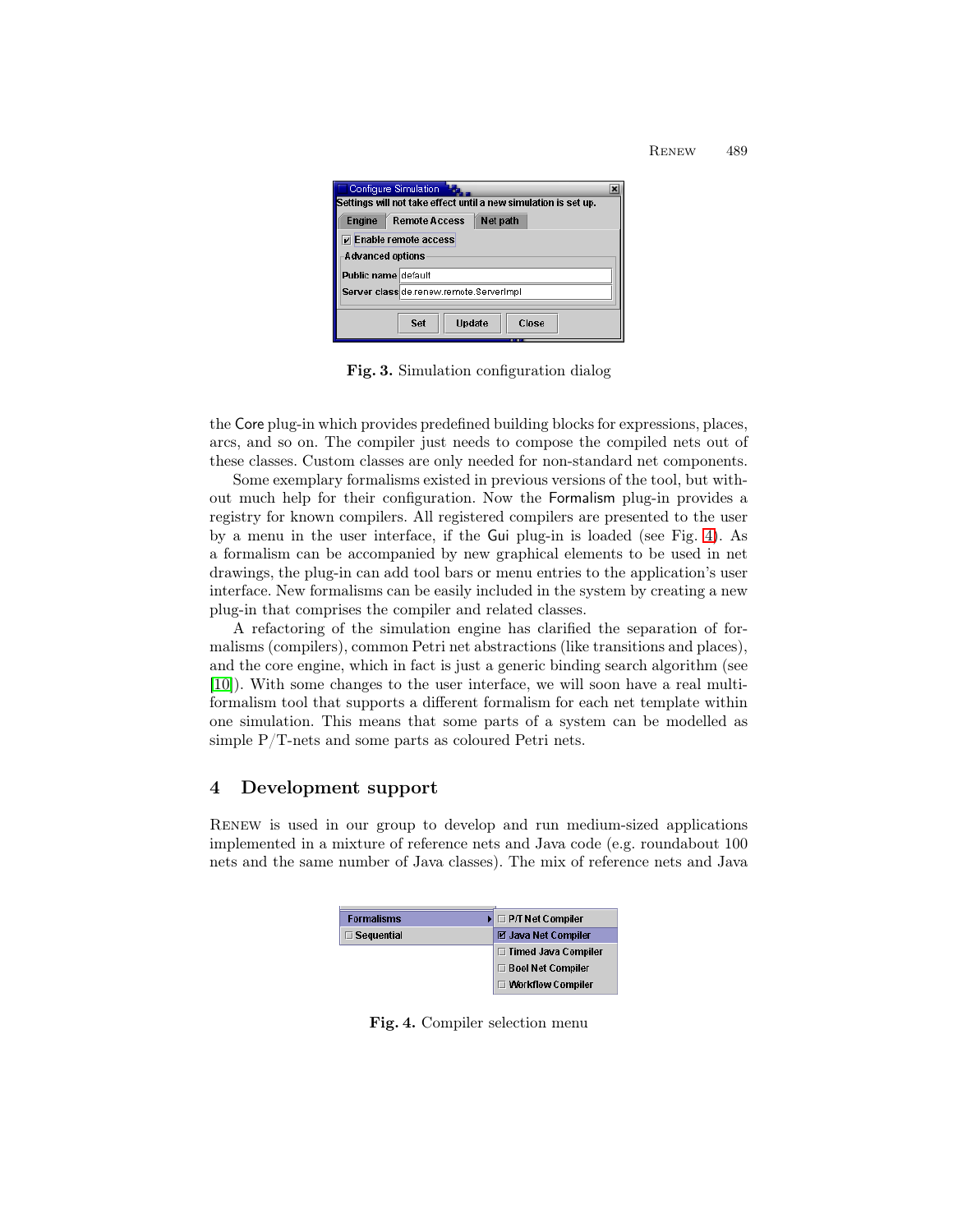is well supported because any Java object can be used as a token in nets and because any net can be wrapped by a so-called "stub" to make it appear as a Java class. When mixing nets and classic code, the developer can benefit from both sides: he has the clarity of nets at his hand, when it comes to concurrency and synchronisation, and he has access to the rich functionality of the Java class libraries.

Pursuant of additional ease for application development, many other features have found their way into Renew throughout the last releases. Among the developer-driven features there are:

- Nets can be loaded not only from files, but also from arbitrary locations by specifying their URL. Many common ways of retrieving files can be used this way, as long as the Java runtime system knows a way to access the specified resource (e.g. via HTTP over Internet or by extraction out of .jar files).
- It is not necessary to open all nets belonging to an application prior to the start of the simulation engine. A net loading mechanism fetches nets on demand during the running simulation. The nets can be loaded from shadow net files without showing up in the graphical user interface. The graphical representation of the net can also be loaded on demand when the user inspects a net instance during the simulation.
- $-$  An implementation of last year's PNML-standard draft (Petri Net Markup Language, see [\[6\]](#page-9-7)) is provided, allowing import and export of nets from or to other tools.
- Breakpoints can be attached to transitions or places, causing the simulation to halt when a transition fires or the marking of a place changes.
- Transitions can be marked as "manual". The simulation engine will not fire these transitions during automatic runs. But such a transition can be fired explicitly from the graphical user interface at any time (given it is activated).
- The interactive debugging of complex mixed systems using nets and Java code is supported by an in-depth inspection of Java token objects.

Of course, the database backing and remote access features mentioned in the previous section also have their origins in application development. All these features are of great value for our existing plug-ins, like those presented in the next section.

# 5 Plug-In Examples

This section describes some current plug-ins that have been built for Renew. The plug-ins presented in the following are not all available to the general public, some being experimental or highly application specific. But they can serve as examples for the extensibility of the tool.

Workflow. Workflow support requires a workflow management system. A stan-dard has been defined by the WfMC (Workflow management coalition, see [\[17\]](#page-9-8)).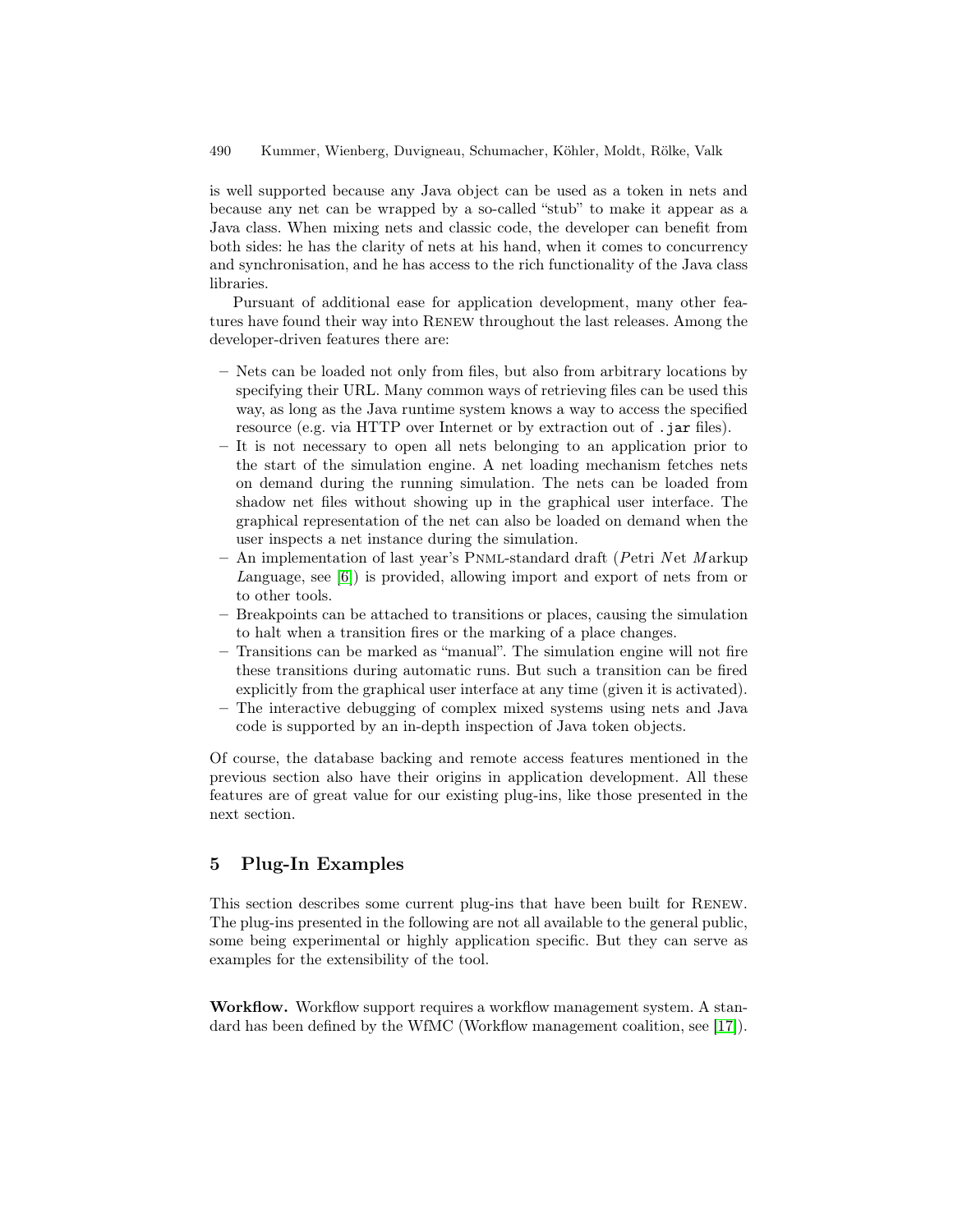The Workflow plug-in extends Renew in two ways: It uses an interface provided by the engine to monitor and control the activation of transitions in general, and it provides a specialised workflow compiler to the Formalism plug-in. Some sketches of the resulting workflow engine have been given in [\[8\]](#page-9-9).

With the plug-in, RENEW can serve as a development environment and execution engine for workflow systems, where the firing of transitions is coupled with the execution of workflow tasks. Overall, the suitability of Renew for workflow support and the tool's extensibility is demonstrated by the Workflow plug-in.

Multi-Agent Systems. Since multi-agent systems (MAS) are inherently concurrent, Petri nets recommend themselves to be used in that area. In our group, we have designed a MAS architecture called MULAN (short for *Multi Agent*  $Nets$ , see [\[9\]](#page-9-10)) with reference nets. This architecture is implemented with a mixture of nets and Java code by the Capa plug-in (Concurrent Agent Platform Architecture, presented in  $[4]$ ). This plug-in mostly runs within the RENEW simulation engine, but in addition provides customised graphical representations for special token objects.

The MulanViewer plug-in reflects the high potential of the whole architecture. It enhances the user interface of Renew by an overview window that summarises the state of certain places in certain nets of the Capa plug-in. The viewer also provides fast navigation through the important net instances of the MAS to inspect the token game.

A different kind of plug-in is the Diagram plug-in: It extends the editor component of Renew by a special mode to draw Agent Interaction Protocols (AIPs) as they are proposed by AUML (see [\[12\]](#page-9-12)). These protocol diagrams are not Petri nets, but the plug-in prototype can generate net structures reflecting the control flow corresponding to the AIP for each participating agent.

Modelling Support. The task of modelling benefits enormously from elaborated tool support. Possible features are the direct input of model elements or flexible menu bars that adapt to the current task. The menus of the former Renew were static and could only be extended by releasing a new version of the tool. By making the menu bar flexible, we can add any tool bar the installed plug-ins provide.

An example is the NetComponents plug-in, as presented in [\[1\]](#page-8-1). It allows to add new tool bars to the user interface at runtime, where each button creates a small component of net structure that is often used during a development process. Different component sets are available, depending on the application area: the tool bar from [\[1\]](#page-8-1) comprises patterns for creating Mulan/Capa protocol nets. A different tool bar covers some workflow patterns, as presented in [\[11\]](#page-9-13).

### 6 Conclusions

Renew, based on its new architecture, provides all major features of the old versions up to now. This is the result of a refactoring process. We concentrated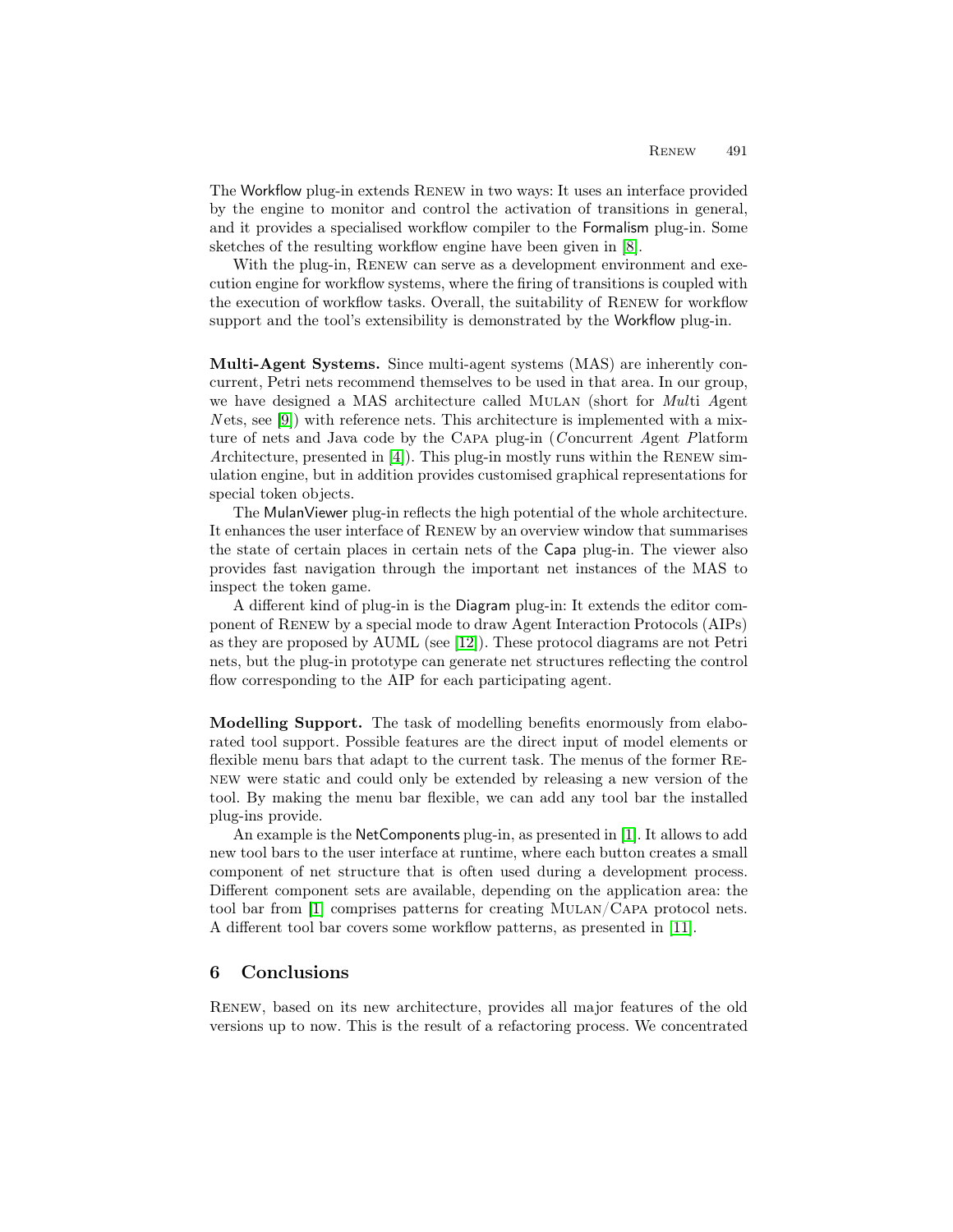on the aspect of flexibility to provide a better tool set to the Renew-users without introducing new features besides the plug-in mechanism. However, as a result of the new architecture as a side effect the tool can now easily be extended based on the plug-in concept.

The underlying algorithms and the support of concurrency, which is even present inside the tool itself, has not been tackled in this paper. However, the basic architecture and important newly added features with respect to usability have been presented.

The plug-in architecture now allows for the easy use of multiple formalisms and net variants. Basis of this is the clean separation between the underlying simulation engine and the formalisms on top. The former versions allowed the use of customised compilers that had to be specified when starting the tool. Now the refactored tool allows for an easy formalism setup between simulation runs. In the near future, we will be able to combine different formalisms within one simulation environment.

The multi-formalism simulation can be useful within our agent-oriented modelling approach, where we consider open systems. Each agent can come along to an agent platform, which we consider to be a Renew-simulator, with its own formalism. This depends on the level of abstraction when building the models. The idea is to use the weakest formalism (with respect to the expressibility) to reach a certain task during modelling. In combination with the support for the Pnml-standard this allows the modeller to exchange the nets with other tools adequate for the chosen formalisms. Especially in the area of verification a weaker formalism commonly allows the use of more powerful tools.

An important outcome of the work done for the new architecture is that we are able to build a powerful agent development and simulation tool set. The integration into the FIPA-standard environment (see [\[5\]](#page-9-14)) has been functionally reached with [\[4\]](#page-9-11), followed by an integration into the Agentcities context (see [\[3\]](#page-9-15)). The functionality built into plug-ins will enhance the flexibility of our tool set to become a full agent execution environment which is autonomous, open, concurrent, adaptive and mobile.

In the future the number of plug-ins will increase. Any programmer may build those plug-ins that support his own needs in the directions of a development environment that is based on high-level Petri nets, as we do. Furthermore, others might realize that they need their own special plug-in to support a certain net formalism or even other formalisms. They can then easily add their special drawing tools and compilers. The main restriction is that they have to stick to our architecture and the interfaces provided so far. Due to the underlying design principles the coupling, however, will be loose.

### <span id="page-8-0"></span>References

<span id="page-8-1"></span>1. L. Cabac, D. Moldt, and H. Rölke. A Proposal for Structuring Petri Net-Based Agent Interaction Protocols. In W. v.d. Aalst and E. Best, editors, Applications and Theory of Petri Nets. ICATPN 2003, Eindhoven. Proceedings, number 2679 in LNCS, pages 102–120. Springer, 2003.